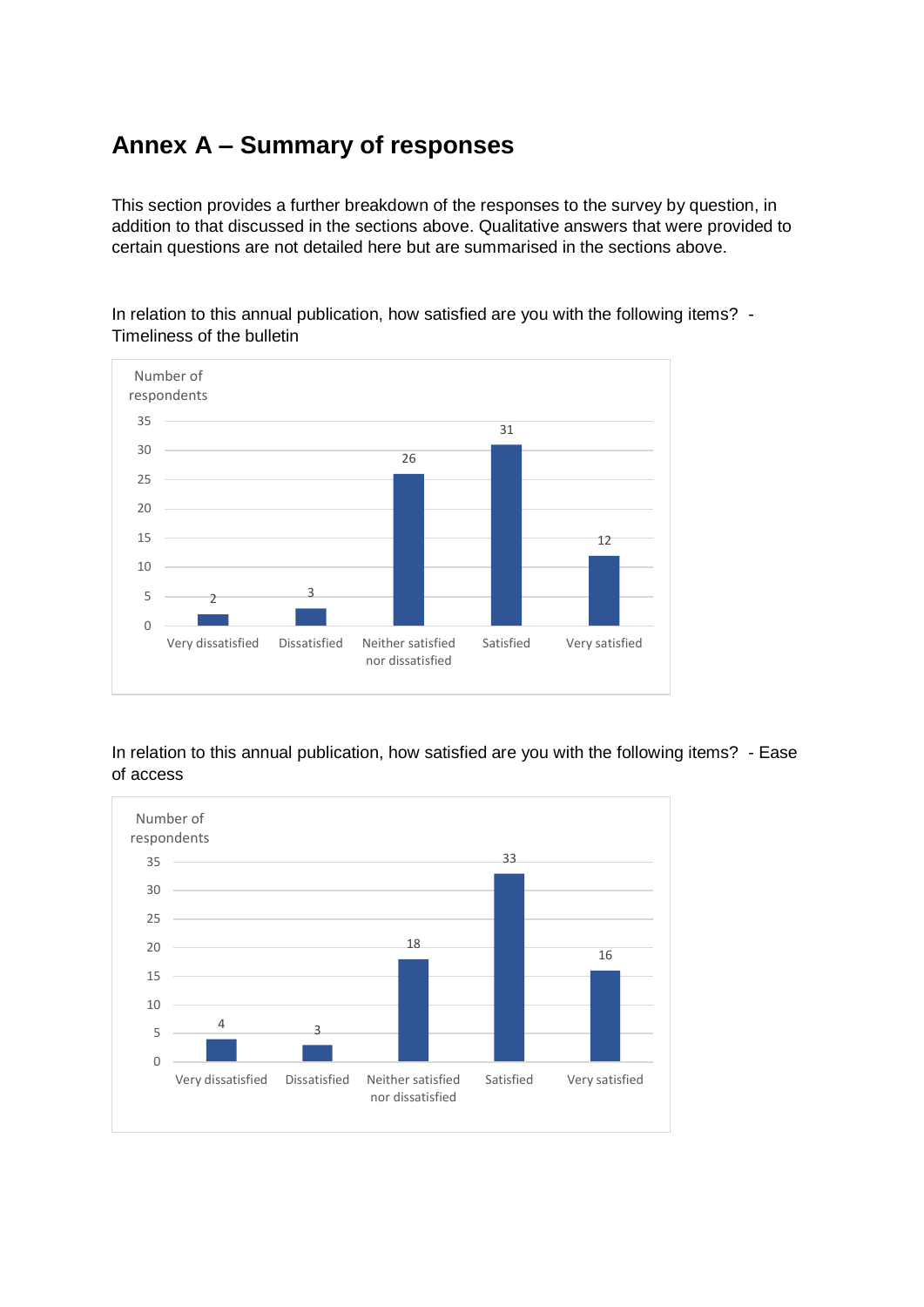

In relation to this annual publication, how satisfied are you with the following items? - Clarity (illustrations and accompanying advice)

In relation to this annual publication, how satisfied are you with the following items? - The relevance to your needs

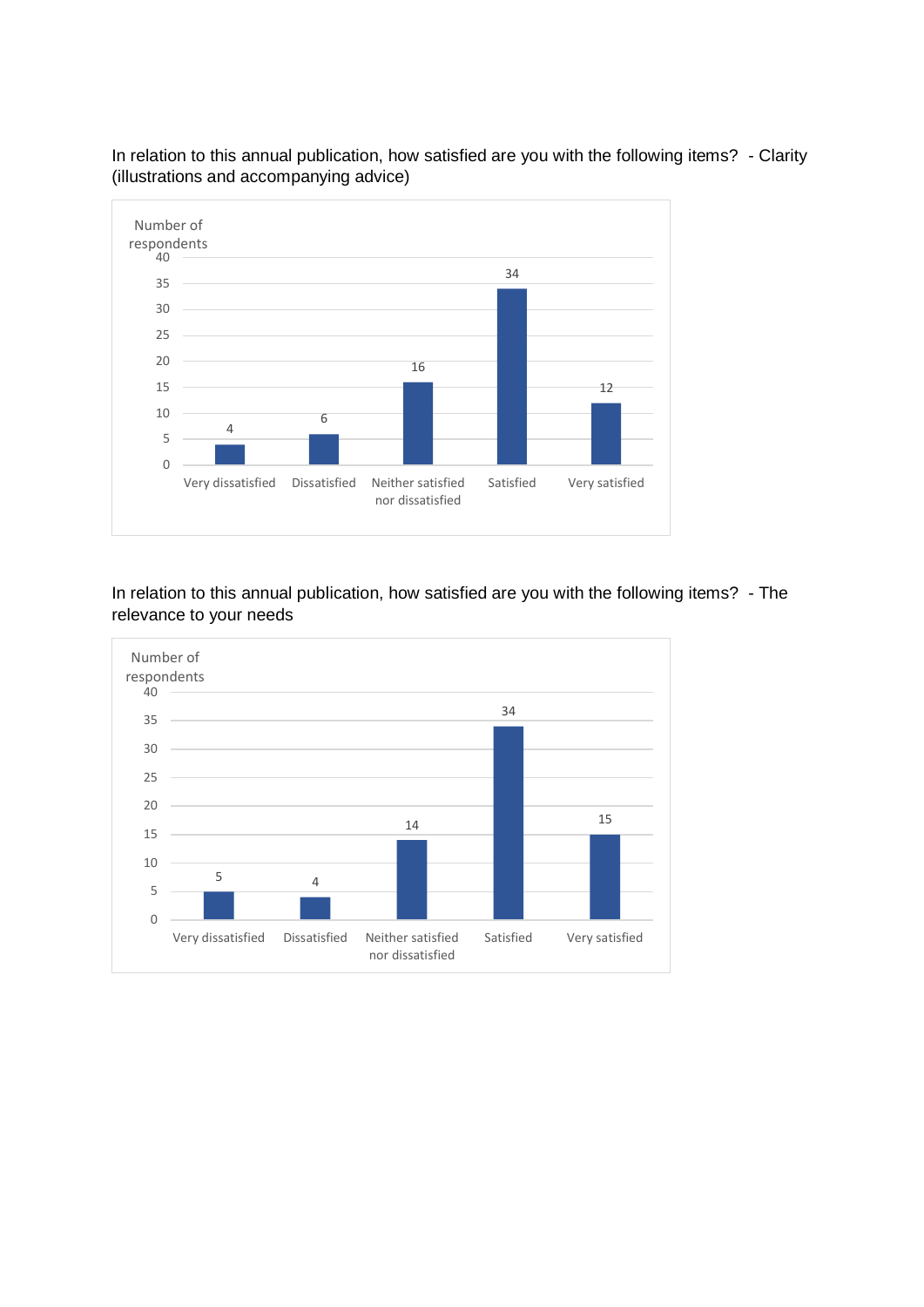

In relation to this annual publication, how satisfied are you with the following items? -Accuracy

In relation to this annual publication, how satisfied are you with the following items? -Comparability over time and between sources

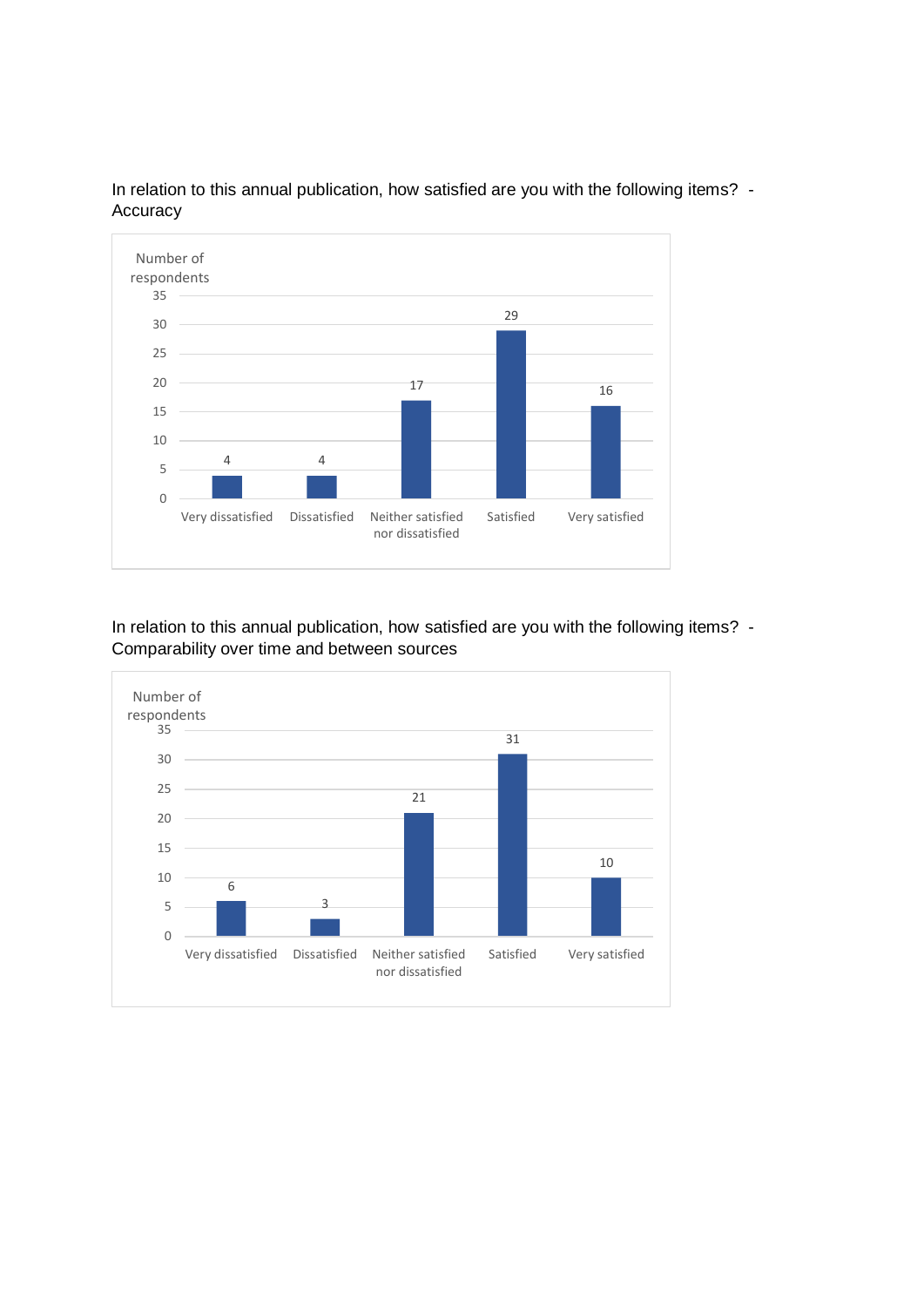

In relation to this annual publication, how satisfied are you with the following items? -Coherence with other statistical sources

In relation to this annual publication, how satisfied are you with the following items? -Metadata (additional information about the data item)

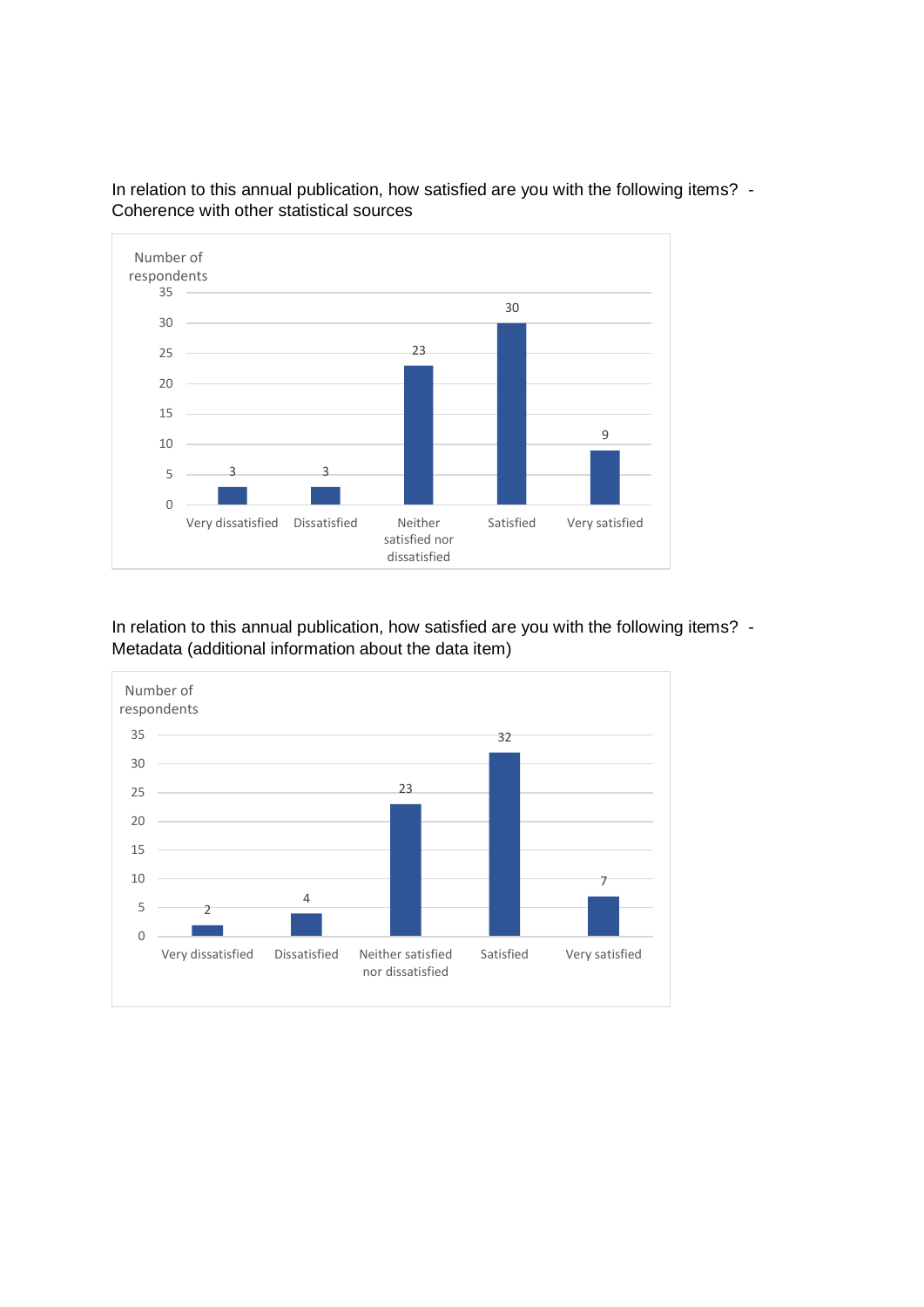

In relation to this annual publication, how satisfied are you with the following items? -Adherence to planned publication dates

## In relation to this annual publication, how satisfied are you with the following items? -Presentation of the publication tables

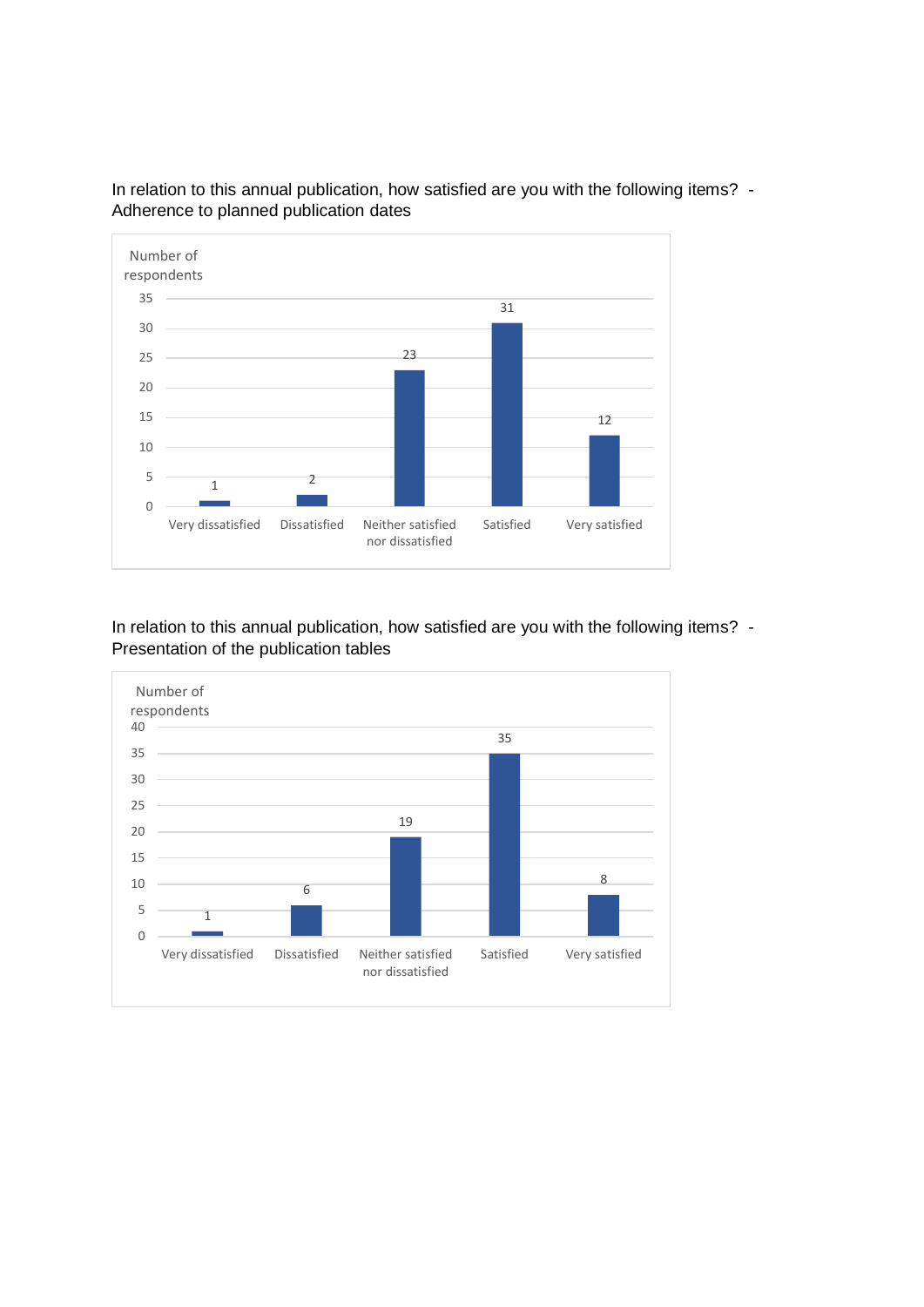

In relation to this annual publication, how satisfied are you with the following items? - Commentary on the data

| <b>Table</b>         | Number of   |
|----------------------|-------------|
| <b>Reference</b>     | respondents |
| Table A1             | 33          |
| Table A2             | 26          |
| Table A3             | 21          |
| Table A4             | 25          |
| Table A5             | 18          |
| Table A6             | 23          |
| Table A7             | 36          |
| Table A8             | 39          |
| Table A9             | 30          |
| Table A10            | 25          |
| Table A11            | 23          |
| Table B1             | 23          |
| Table B <sub>2</sub> | 18          |
| Table B <sub>3</sub> | 18          |
| Table B4             | 16          |
| Table C1             | 21          |
| Table C <sub>2</sub> | 27          |
| Table C3             | 20          |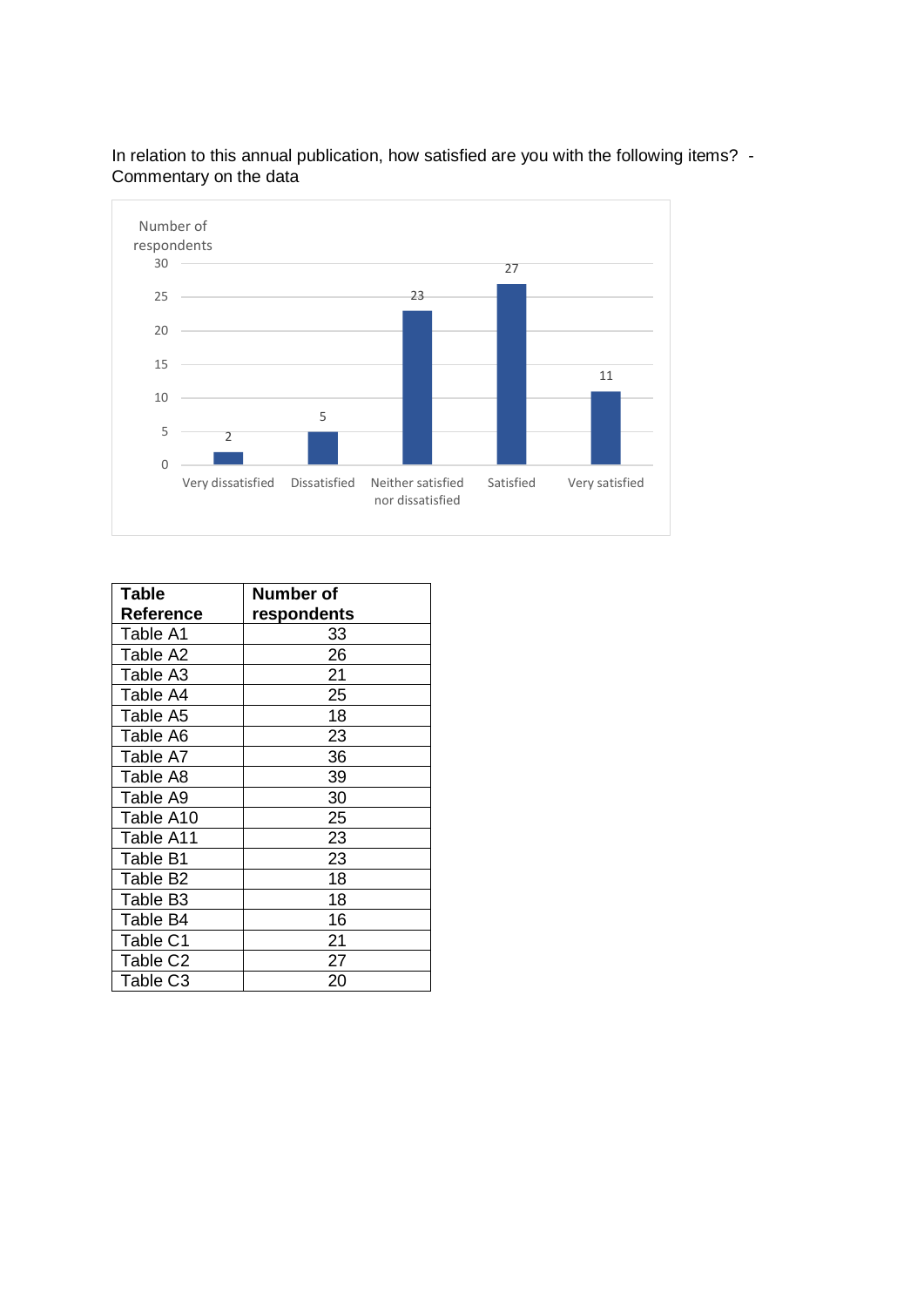## **Annex B – Survey questions**

- 1. Which language would you like to complete this survey in?
	- English
	- Welsh
- 2. What is the name of your organisation?
- 3. What sector do you work in?
	- Academia/research
	- Business
	- International organisation
	- Journalist/media
	- Local or regional government/ public organisation
	- National government department/ organisation
	- Voluntary or charity
	- If other, please specify
- 4. What is your job title?
- 5. Which tables within the release do you use?
	- Table A1: Summary of changes in the number of companies on the register
	- Table A2: Summary of changes in the number of private companies on the register
	- Table A3: Summary of changes in the number of public companies on the register
	- Table A4: Analysis of companies on the register by period of incorporation
	- Table A5: Analysis of companies on the register by age since incorporation
	- Table A6: Companies on the register in the United Kingdom: Analysis of Accounting Reference Date (ARD) by period of incorporation
	- Table A7: Analysis of directors, shareholders and persons of significant control on the register
	- Table A8: Historical data
	- Table A9: Companies removed from the register
	- Table A10: Liquidations and receiverships notified
	- Table
	- A11: Average age of dissolved/closed companies in the United Kingdom
	- Table B1: Registrations of companies incorporated outside the UK
	- Table B2: Limited Partnerships in the United Kingdom registered under the Limited Partnership Act 1907
	- Table B3: other corporate bodies in the United Kingdom administered by Companies House
	- Table B4: Summary of changed in Limited Liability Partnerships
	- Table C1: Register size in the United Kingdom by corporate body type
	- Table C2: Standard Industrial Classification (SIC) Codes of corporate bodies in the United Kingdom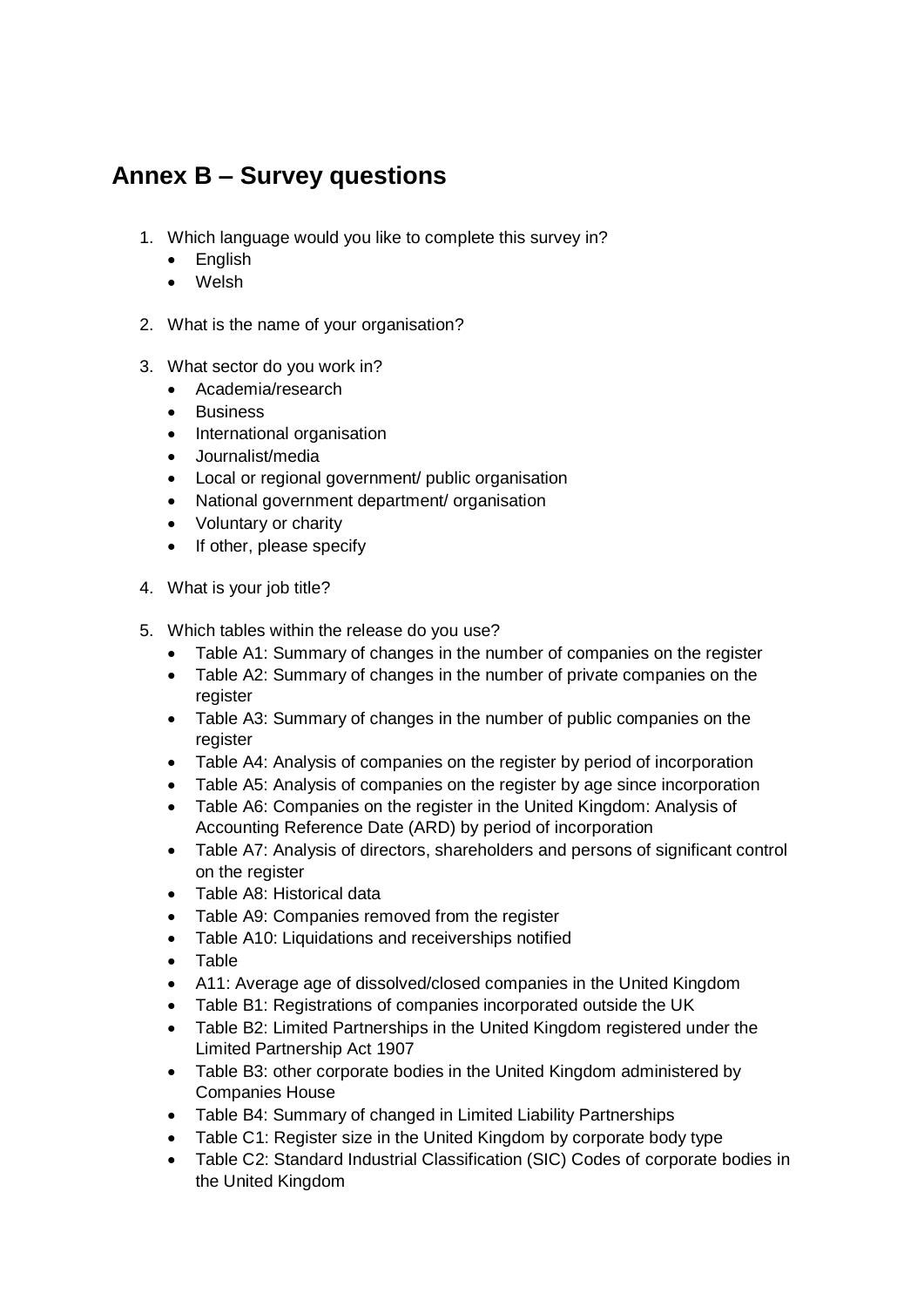- Table C3: Average age of dissolved/closed corporate bodies in the United Kingdom
- 6. What do you use the data for?
	- General background information
	- Benchmarking
	- Monitoring
	- Modelling and/or forecasting
	- Writing briefing
	- Policy development
	- Decision making
	- Research
	- Inclusion in reports
	- Do not use
- 7. Can you provide more detail as to how you use the data?
- 8. In relation to this annual publication, how satisfied are you with the following items?
	- Timeliness of the bulletin
	- Ease of access
	- Clarity (illustration and accompanying advice)
	- The relevance to your needs
	- Accuracy
	- Comparability over time and between sources
	- Coherence with other statistical sources
	- Metadata (additional information about the data item)
	- Adherence to planned publication dates
	- Presentation of the publication tables
	- Commentary on the data
- 9. Please enter any additional comments you wish to make in relation to this publication

10. Would you be willing to be contacted to discuss your answers further?

- Yes
- No
- 11. What is your name?
- 12. What is your email address?
- 13. What is your telephone number?

A Welsh translation of the survey was available, although no respondents requested this.